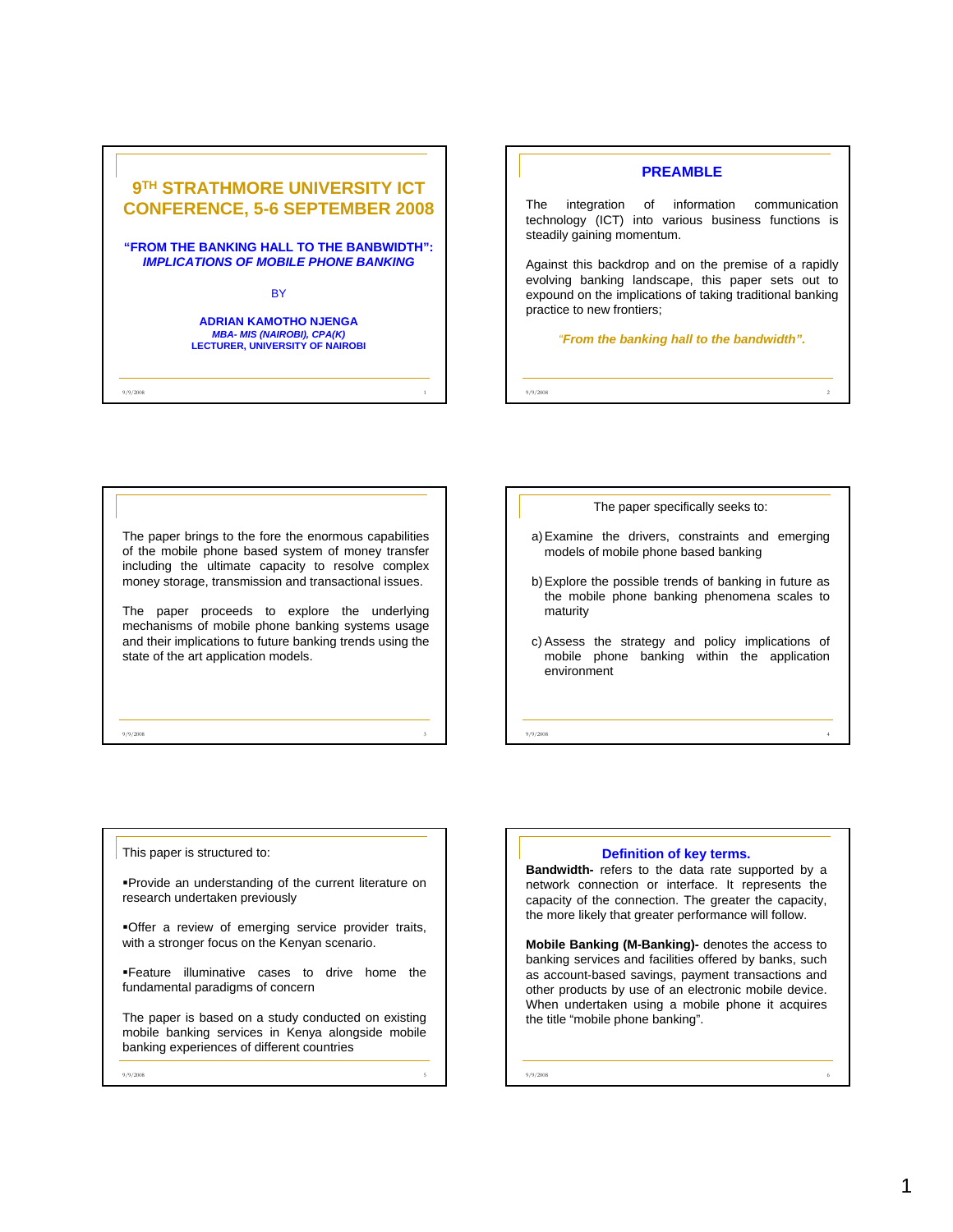## **Models of M-Banking**

**Bank-based Model:** is additive in nature and can be seen as modest extension of conventional branchbased banking. Emerges when a traditional bank uses non-traditional low-cost delivery channels to provide banking services to its existing customers.

Examples: ATMs, internet banking or automated facilities providing limited banking services to banks' customers.

**Non bank-based Model (transformational banking)**. It offers a distinct substitute to conventional branchbased banking. Clients can conduct financial transactions through a mobile phone or at a whole range of retail agents instead of bank branches.

9/9/2008 7



*Technology Trigger*: marks the breakthrough, product launch or other event that generates significant press and interest.

*Peak of Inflated Expectations*: a frenzy of publicity typically generates over-enthusiasm and unrealistic expectations. Some successful applications of a technology, but there are typically more failures. attributable to the newness of the technology as well as lack of previous experiences to benchmark against.

*Trough of Disillusionment*: Technologies enter the "trough of disillusionment" because they fail to meet expectations and quickly become unfashionable. Consequently, the interest in the technology fades gradually.

9/9/2008 9

*Slope of Enlightenment*: Although the press may have stopped covering the technology, some businesses continue through the "slope of enlightenment" and experiment to understand the benefits and practical application of the technology.

*Plateau of Productivity*: A technology reaches the plateau of productivity as the benefits become widely demonstrated and accepted. The technology becomes increasingly stable and evolves in second and third generations. The final height of the plateau varies according to whether the technology is broadly applicable or benefits only a niche market.



## **Study Methodology**

9/9/2008 10

The research approach assembled for this study is an instance of "methodological pluralism" (Boudreau and Robey, 1996; Frechtling & Sharp, 1997; Miles & Huberman, 1994).

Multiple units and procedures have been adopted for analysis in order to create a rich holistic picture of the mobile banking system, its usage and impacts. Included are; users and potential users of the systems, the managers of organizations in which the systems are used for service delivery and the system itself.

Approach provides answers to the 'how' and 'why' questions. (Mugenda and Mugenda, 2003).

9/9/2008 12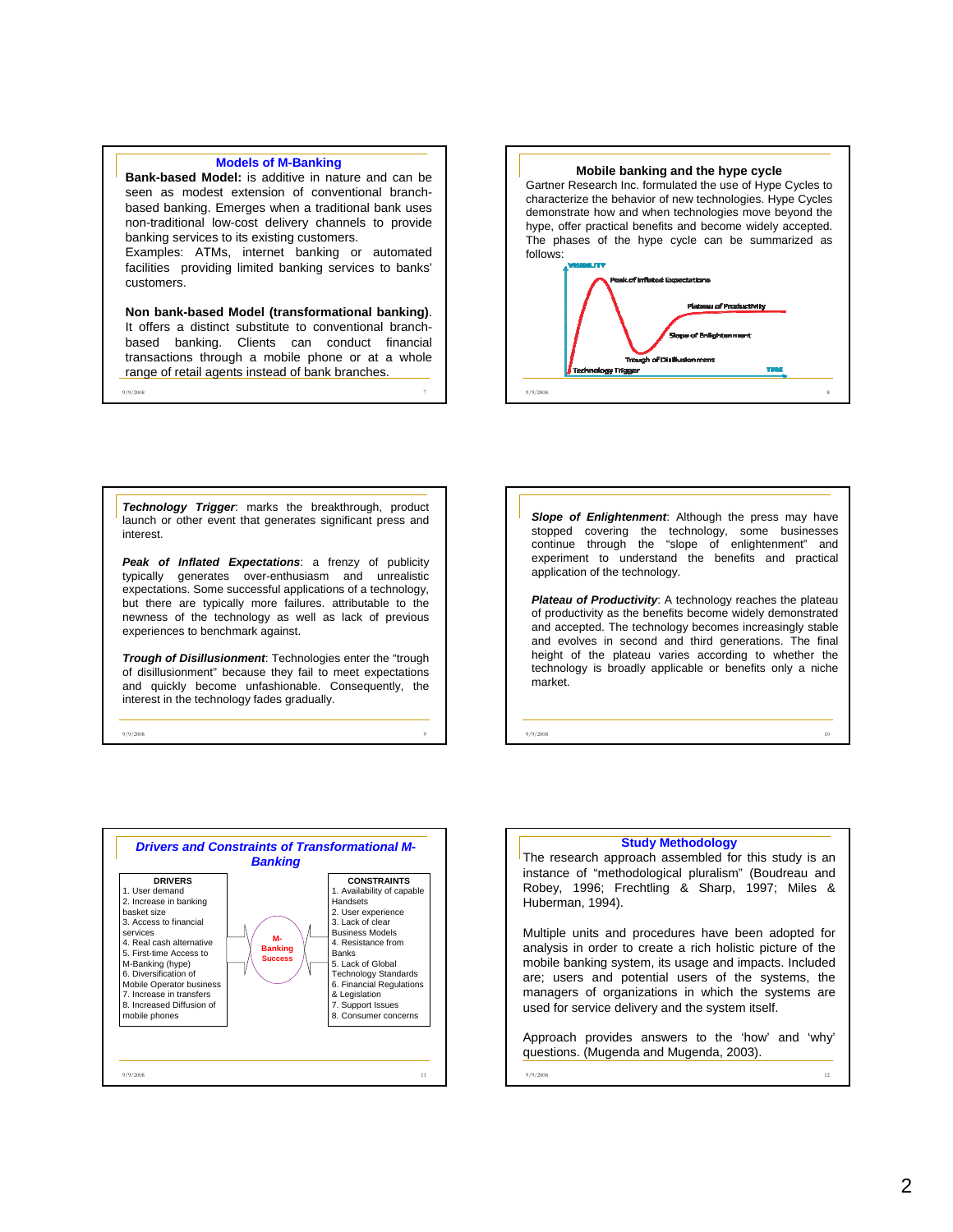Two Kenyan firms have ventured into M-Banking; Zain Ltd (formerly Celtel) - Sokotele service and Safaricom Ltd - M-Pesa service.

Preliminary research revealed that M-Pesa is operationally superior to Sokotele both in functionality and acceptance.

Thus, more reliance was paid to the nature of M-Pesa operations. M-banking models from other countries served as controls for the Kenyan experience to help uncover aspects that would possibly be obscure.

Key controls relied upon were the G-Cash of Philippines and Web-Money of Russia.

9/9/2008 13

| <b>Banking Transactions</b>                                 |                             | <b>Additional Aspects Investigated</b>             |               |
|-------------------------------------------------------------|-----------------------------|----------------------------------------------------|---------------|
| <b>1. Transactions</b><br>using M-Banking<br>(Mobile Phone) | Mean of<br>transaction<br>s | 1. Resultant issues from<br>the users' perspective | Mean<br>Score |
| a) Balance Enquiry                                          | 0.42                        | a) Reduced transactional<br>costs                  | 0.88          |
| b) Pay store Account                                        | 0.96                        | b) Increased convenience                           | 0.91          |
| c) Bill payment                                             | 0.33                        | c) High Reliability                                | 0.75          |
| d) Money Transfer                                           | 1.00                        | d) Low entry costs                                 | 0.97          |
| e) Cash Deposit                                             | 0.90                        | e) Ease to subscribe                               | 0.91          |
| f) Cash withdrawal                                          | 0.87                        | f) Multiple access points                          | 0.94          |
| g) Airtime purchase                                         | 0.78                        | g) Cashless transactions                           | 0.79          |

| using Traditional<br><b>Banking Channels</b><br>a) Cheque deposits<br>b) International<br>remittances | 0.27<br>0.36 | <i>perspective of</i><br><b>Traditional Banks</b><br>a) Regulatory aspects |      |
|-------------------------------------------------------------------------------------------------------|--------------|----------------------------------------------------------------------------|------|
|                                                                                                       |              |                                                                            | 0.92 |
|                                                                                                       |              |                                                                            |      |
|                                                                                                       |              | b) Legacy systems<br>challenge                                             | 0.71 |
| c) Cash Withdrawal                                                                                    | 0.52         | c) Competition                                                             | 0.85 |
| d) Cash Deposits                                                                                      | 0.49         | d) Positioning for<br>strategic alliances                                  | 0.83 |
| e) Credit facility<br>access                                                                          | 0.61         | e) Product switching                                                       | 0.70 |
| f) Cash transfer                                                                                      | 0.18         | f) Technology dynamism                                                     | 0.86 |

**Key Findings**

- M-banking dramatically reduces the cost of delivering financial services.
- M-Banking resolves the issues of access to finance
- M-Banking is efficient with respect to entry costs
- The use of agents and air time distributors as service points has yielded much in terms of convenience
- Mobile phone banking is popular for both money transfer and as a savings store
- Credit facility access remains a significant attraction factor for traditional banks

9/9/2008 16

International remittances more sought after from traditional banks in comparison to cash transfers

Use of M-banking to pay bills still remains low

**Further Issues provided by respondents**

¾Low and middle income groups the biggest beneficiaries

¾Captivates the interest of unimagined client segments e.g. banks are now acting as agents of M-Pesa**.**

¾Low education and income groups quick to embrace

¾Need to balance M-Banking technology with a reasonable human interface

9/9/2008 17

- ¾Efficiency of service and reliability assurance ¾Service interoperability
- ¾Legacy Systems posing a challenge to banks
- ¾M-Banking amplifying the state of competition

## **Issues for Regulatory authorities**

Adequacy of Consumer protection

- Distinction between payments and deposits
- Stipulations for E-money and E-Transaction dealings
- Provision for cash withdrawal and deposits by Agents
- Integrating AML/CFT regulations to account opening and cash transactions

9/9/2008 18

Precise definition of the supervisory structure for Mobile phone banking entities